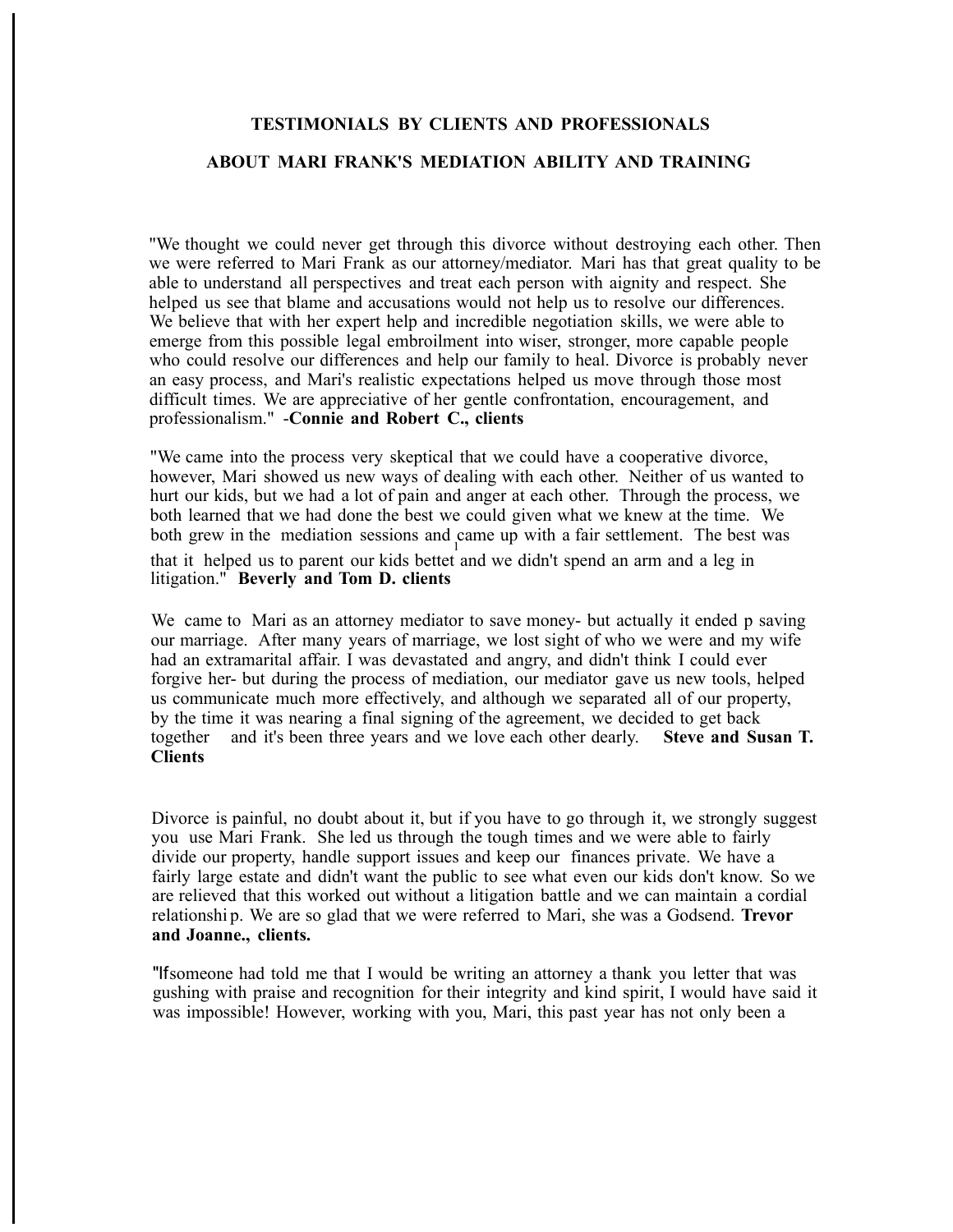pleasure, it has been a blessing. You are a very special role model and a credit to your profession. Thank you again Mari for your integrity and professionalism! You sincerely deserve the title Counselor and I will always consider you a friend."- **Kathy M., client.**

"Thank you so much for your wonderful training for our marriage and family counselors. The response to your presentation was overwhelmingly positive and we were honored to have you share such pertinent information with our therapists." -**Mary O'Connell Harris, Director, Family Assessment Counseling and Educational Services.**

"Ifsomeone had told me that I would be writing an attorney a thank you letter that was gushing with praise and recognition for their integrity and kind spirit, I would have said it was impossible! However, working with you, Mari, this past year has not only been a pleasure, it has been a blessing. You are a very special role model and a credit to your profession. Thank you again Mari for your integrity and professionalism! You sincerely deserve the title Counselor and I will always consider you a friend."- **Kathy M., client.**

"Mari Frank is that rare attorney/mediator one hopes to find when navigating the troubled waters of conflict and legal disputes. Knowledgeable, skillful, and compassionate, she educates and coaches her clients throuh life's greatest crises, empowering them every step of the way. She never deviates from the highest ethical standards of honesty and fairness. At the same time she brings an understanding heart to the process. Turning a potentially tragic episode in one's life into an occasion for psychological and spiritual growth. People like Mari Frank rescue the legal profession from its legion of detractors and elevate the profession to something noble and sole satisfying." **Ronald S. Miller,**  author of As **Above So Below; Paths To Spiritual Renewal and Daily Life** and **From Aging To Saging; A Profound New Vision Of Growing Older.**

"Mari Frank has played a critical role in the development of our credential program for advanced level mediators. Her ability to design programs and keep aspiring mediators attention with her delivery and style is invaluable. It's our custom to evaluate each training done under the aspecies of the Mediation Center and I'm proud to say that Mari's evaluations are consistently the highest in all categories of any of the trainers we've ever had. When Ms. Frank is billed as a Seminar Professional Trainer, we've enjoyed tremendous attendance." **Susan J. Atkinson, Director of Training, The Mediation Center, Irvine,** CA.

"Mari Frank is that rare attorney/mediator one hopes to find when navigating the troubled waters of conflict and legal disputes. Knowledgeable, skillful, and compassionate, she educates and coaches her clients through life's greatest crises, empowering them every step of the way. She never deviates from the highest ethical standards of honesty and